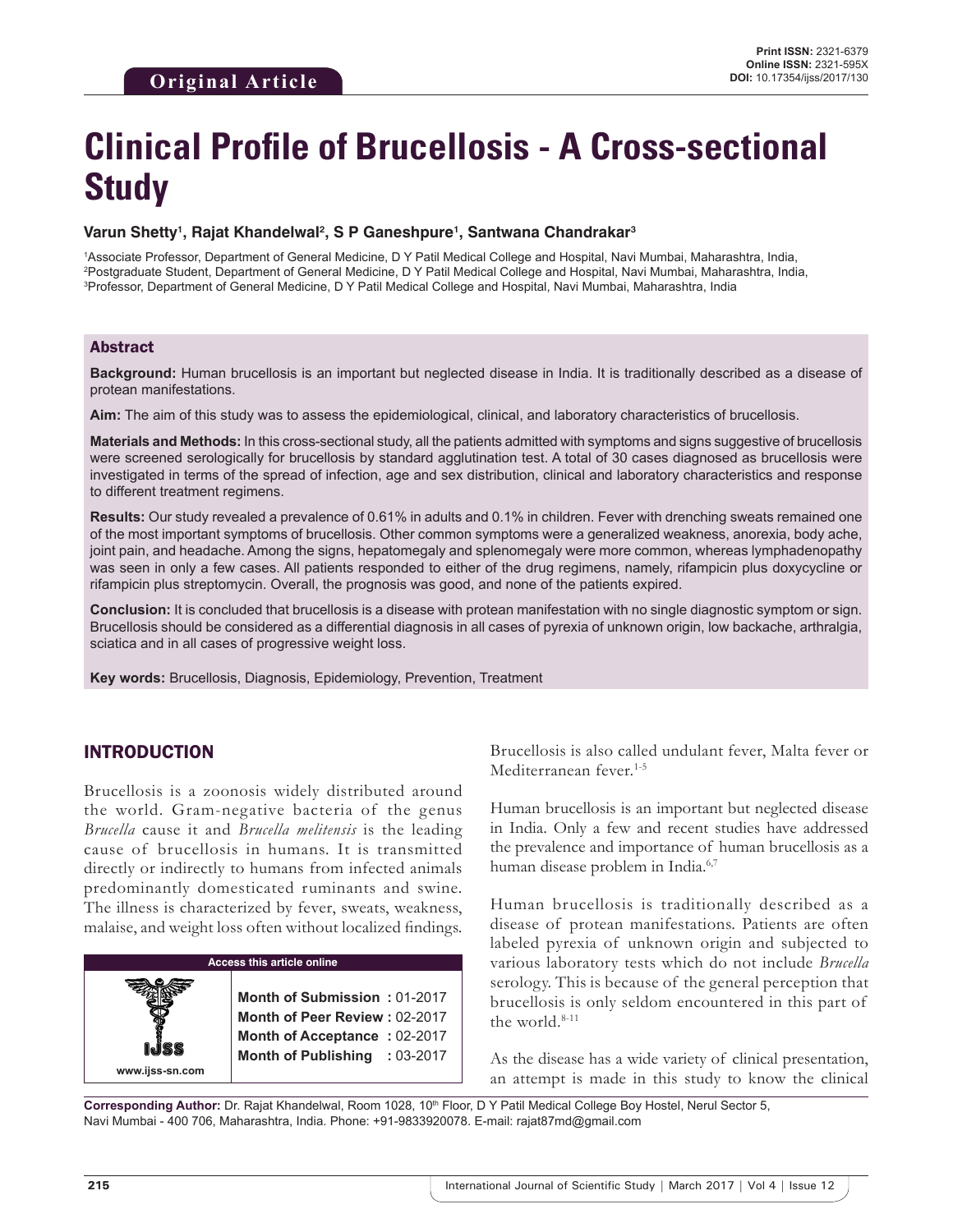presentation, diagnosis, and complications of the disease in D Y Patil School of Medicine.12-15

#### **Aims and Objectives**

In our study, we aim to determine the epidemiological factors, clinical features and laboratory diagnosis and complications of brucellosis.

Depending on the time duration, the disease is classified into 3 types.

- 1. Acute brucellosis
- 2. Subacute brucellosis
- 3. Chronic brucellosis.

Complications of brucellosis

- 1. Osteoarticular most common complication and exists in three distinct forms peripheral arthritis, sacroilitis, and spondylitis.
- 2. Neurobrucellosis it is uncommon and diverse and can affect any part of the central or peripheral nervous system.
- 3. Cardiovascular endocarditis is the most seen cardiac involvement. Endocarditis and vegetations may develop on damaged valves, prosthetic heart valves, and especially normal valves, there seems to be a high incidence of heart failure.
- 4. Hepatic complications hepatitis is common, usually manifestating as transaminasemia. Granulomas can be found.
- 5. Genitourinary complications epididymo-orchitis in men and spontaneous abortion in pregnant females.
- 6. Pulmonary complications lobar pneumonia and pleural effusions.
- 7. Ocular complications diplopia or amaurosis. Nummular keratitis, retinal thrombophlebitis, and uveitis.

The absolute diagnosis of brucellosis requires isolation of the bacterium from blood or tissue samples. Bone marrow cultures are considered the gold standard for the diagnosis of brucellosis since relatively the high concentration of *Brucella* in reticuloendothelial system makes it easier to detect the organism.

The treatment of human brucellosis should involve antibiotics that can penetrate macrophages and can act in the acidic intracellular environment. In 1986, the WHO issued guidelines for the treatment of human brucellosis. The guidelines discuss two regimens, both using doxycycline for a period of 6 weeks, in combination with either streptomycin for 2-3 weeks or rifampicin for 6 weeks.

Alternative drug combinations have been used, including other aminoglycosides (e.g., gentamicin and netilmicin).

Trimethoprim - sulfamethoxazole is a popular compound in many areas, usually used in triple regimens.

# MATERIALS AND METHODS

We studied a total of 30 patients of brucellosis and observed for various clinical manifestations of patients with brucellosis presented to us and also tried to look for various laboratory parameters and complications of brucellosis.

## **Study Design**

1-year cross-sectional study.

## **Selection Criteria**

A clinical compatible case presenting with any of the followings

- 1. Fever of more than 10 days
- 2. Joint pains
- 3. Low backache
- 4. Body ache
- 5. Generalized weakness.

Other diseases known to produce the symptoms in thes cases were ruled out by all possible investigations.

A diagnosis of brucellosis was made according to the Centers for Disease Control (CDC) criteria.

Case classification: A clinically compatible case that is epidemiologically linked to a confirmed case or that has supportive serology (i.e., *Brucella* agglutination titer of ≥160 in one or more specimens obtained after onset of symptoms).

Patients who are diagnosed to have brucellosis were examined according to the pro forma and other relevant investigations carried out after obtaining informed written consent.

The patient underwent the following investigations:

- 1. Complete blood count
- 2. Urine routine
- 3. Serology (SAT, 2ME, PS for MP, QBC for MP, VDRL, Widal, ASO)
- 4. Blood culture
- 5. Chest X-ray (CXR)
- 6. Other relevant and special investigations were carried out as and when required.

# RESULTS

About 576 cases were screened for brucellosis, and 30 cases of brucellosis were diagnosed. Out of these 30, 27 were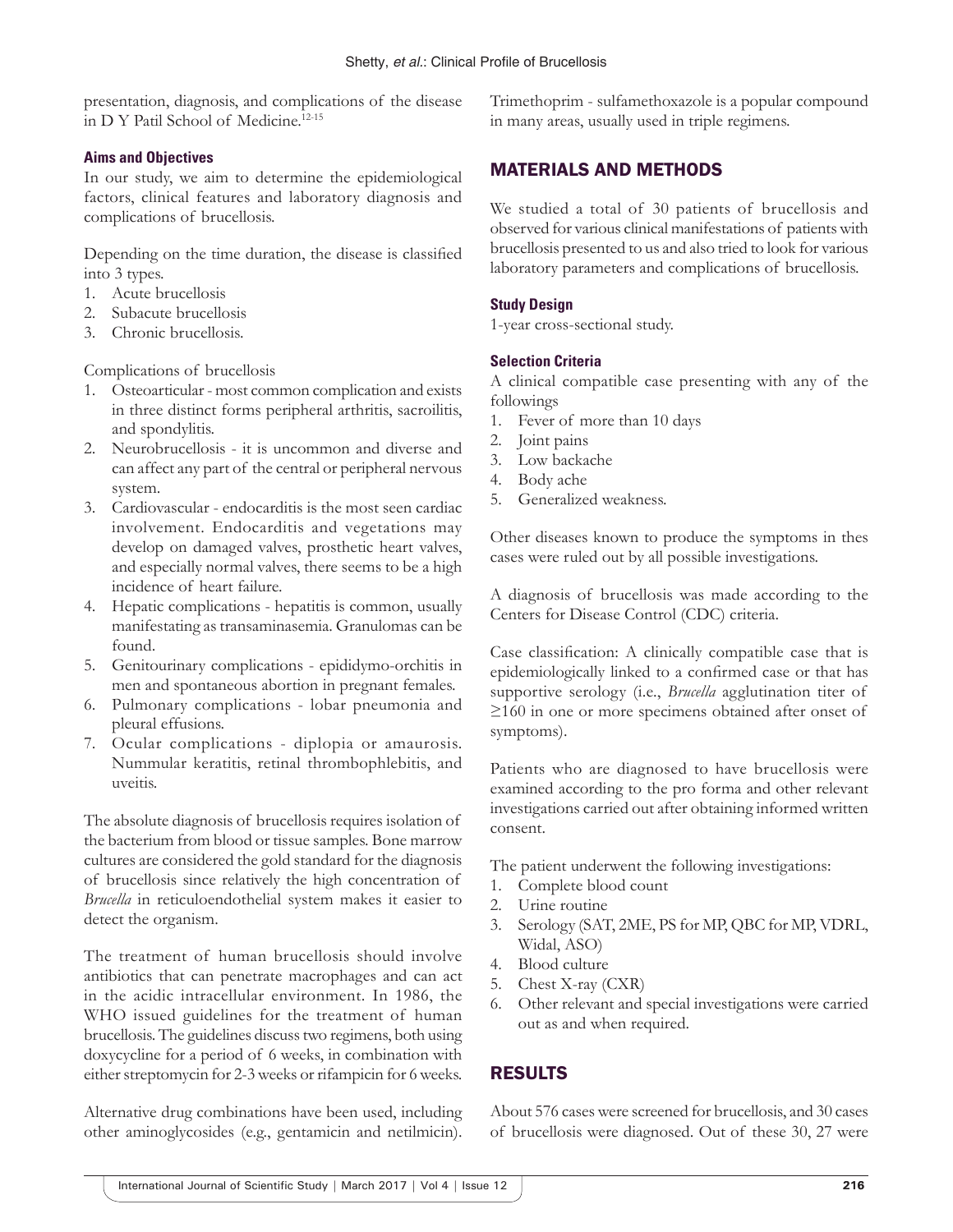from the medical wards, and 3 cases were from pediatric wards.

In the total of 30 patients, more number of cases, i.e., 7 cases each (23.33%) were in the age groups of 41-50 years and 21-30 years. Out of 30 cases, 6 cases (20%) were in the age group 41-50 years, 5 cases (16.6%) in the age group 21-30 years, 3 cases (10%) in the age group 0-10 years, and 2 cases (6.66%) in the age group 51-60 years.

We observed that males are more commonly affected with brucellosis than the females. In our study, 23 (76.66%) patients were males while 7 (23.33%) were females, male to female ratio been 3:1.

In this study, brucellosis was seen more commonly among farmers, shepherds and butchers.

We observed that the rural dwellers, 26 patients (86.66%) were commonly affected than the urban dwellers, 4 patients  $(13.33\%)$ .

In this study, 27 patients had a history of contact with animals, while 3 patients did not have a history of contact with animals.

In this study, history of raw milk consumption was present in 9 patients, whereas 21 patients did not have a history of raw milk consumption.

In this study, acute presentation of brucellosis was seen in 19 patients (63.33%), subacute in 9 patients (30%) and chronic in 2 patients (6.66%).

#### **Laboratory Parameters**

This study revealed that total leukocyte count is not much altered in brucellosis.

It was found that erythrocyte sedimentation rate was between 20 and 40 mm at the end of  $1<sup>st</sup>$  h in 12 patients and more than 40 mm at the end of 1<sup>st</sup> h in 14 patients. It was  $\leq$ 20 mm at the end of 1<sup>st</sup> h in only 4 patients.

In this study, 21 patients had titers in the range of 1:160-1:640 and titers of 1:1280 and above were seen in 9 patients.

Blood culture was done in all the patients. It was positive in 11 (36.66%) cases and negative in 19 patients (66.66%).

Cerebrospinal fluid cultures which were done in 2 cases of chronic meningitis were negative.

CXR did not show any signs specific for brucellosis in all the 30 patients.

Bone marrow study was conducted in 1 patient, although diagnosis of brucellosis was already established serologically.

Electrocardiography was normal in 29 patients, and only 1 patient who was diagnosed to have aortic regurgitation with infective endocarditis showed evidence of the left ventricular hypertrophy.

## **Treatment**

All patients were treated with a standard regimen of rifampicin plus doxycycline for 6 weeks or streptomycin for 3 weeks plus doxycycline for 6 weeks. 14 patients were treated with rifampicin plus doxycycline.

### **Complications**

Neurobrucellosis and skeletal brucellosis, each of which were seen in 6 patients (20%) were the most common complications.

Among the 6 patients of neurobrucellosis, three had radiculopathy, two had chronic meningitis, and 1 patient had myelopathy secondary to brucellosis. Among the 6 patients of skeletal brucellosis, four had sacroilitis, one had elbow arthritis, and 1 patient had polyarthritis. Brucellar infective endocarditis was seen in 1 patient with rheumatic aortic regurgitation, and 1 patient had epididymo-orchitis.

# **DISCUSSION**

About 576 cases were investigated clinically, serologically, bacteriologically, and with other laboratory investigations to confirm the diagnosis of brucellosis. Out of the 576 cases, 30 cases were diagnosed as brucellosis according to CDC criteria. Of the 30 cases, 27 were in adult patients, and 3 cases were in the pediatric age group.

In this study, more number of cases were seen in the age group of 11-50 years. In this study, males were more commonly affected than females.

Most cases were from rural areas; indicating that brucellosis is stills a disease of the rural population.

We made an attempt of finding the source of infection in our study patients and found that 90% had a history of close contact with animals and 30% of the patients had a history of raw milk consumption.

In this study, acute and subacute type of presentation was more commonly seen than chronic presentation.

In our study, symptoms such as fever, sweating, generalized body ache, arthralgia, headache, and low backache were more commonly observed symptoms.